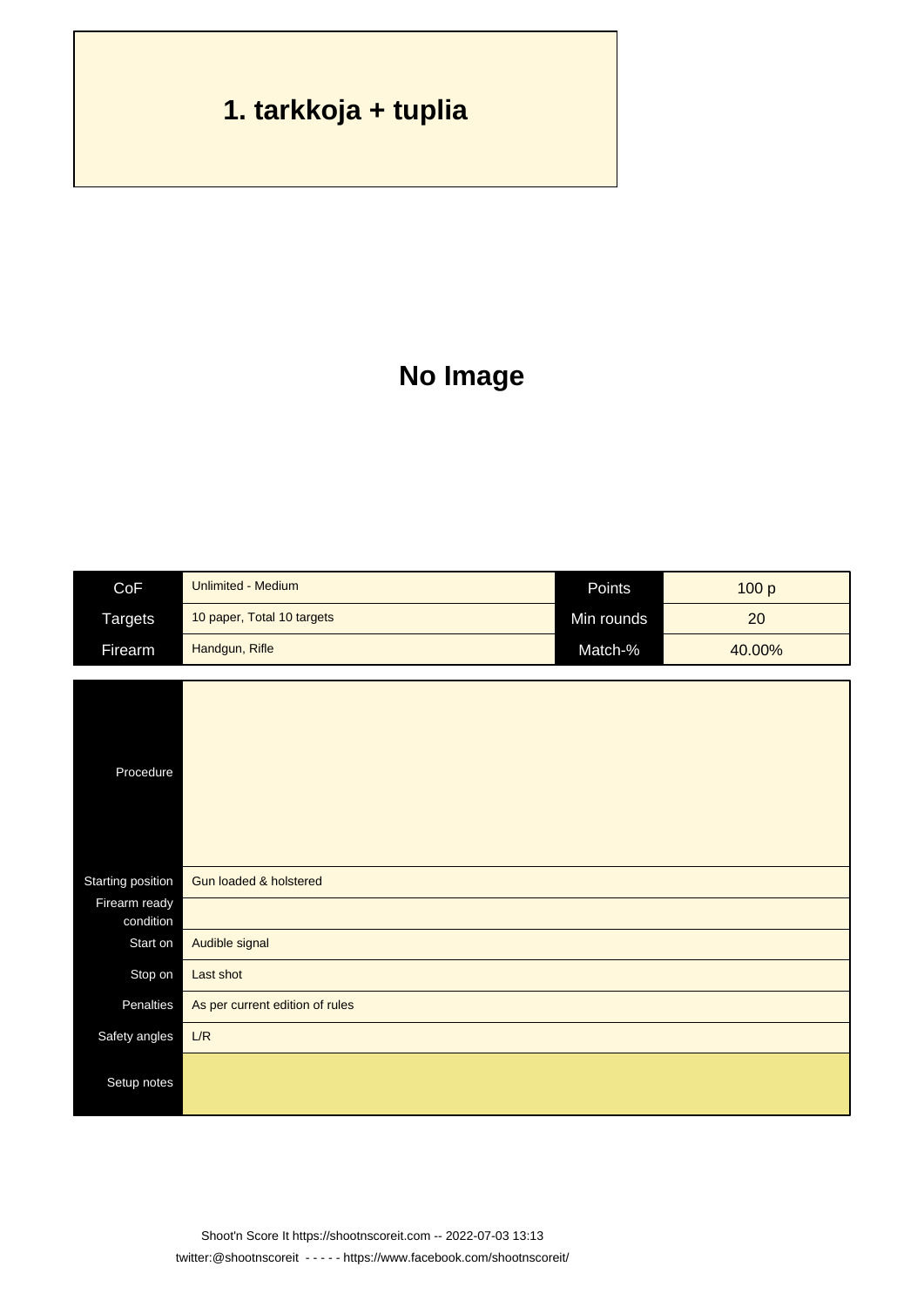# **2. hankalia asentoja**

### **No Image**

| CoF                      | <b>Unlimited - Medium</b>         | Points     | 70 p   |
|--------------------------|-----------------------------------|------------|--------|
| <b>Targets</b>           | 7 paper, Total 7 targets          | Min rounds | 14     |
| Firearm                  | <b>Rifle</b>                      | Match-%    | 28.00% |
|                          |                                   |            |        |
| Procedure                |                                   |            |        |
| <b>Starting position</b> | <b>Gun loaded &amp; holstered</b> |            |        |
| Firearm ready            |                                   |            |        |
| condition<br>Start on    |                                   |            |        |
|                          | Audible signal                    |            |        |
| Stop on                  | Last shot                         |            |        |
| Penalties                | As per current edition of rules   |            |        |
| Safety angles            | L/R                               |            |        |
| Setup notes              |                                   |            |        |